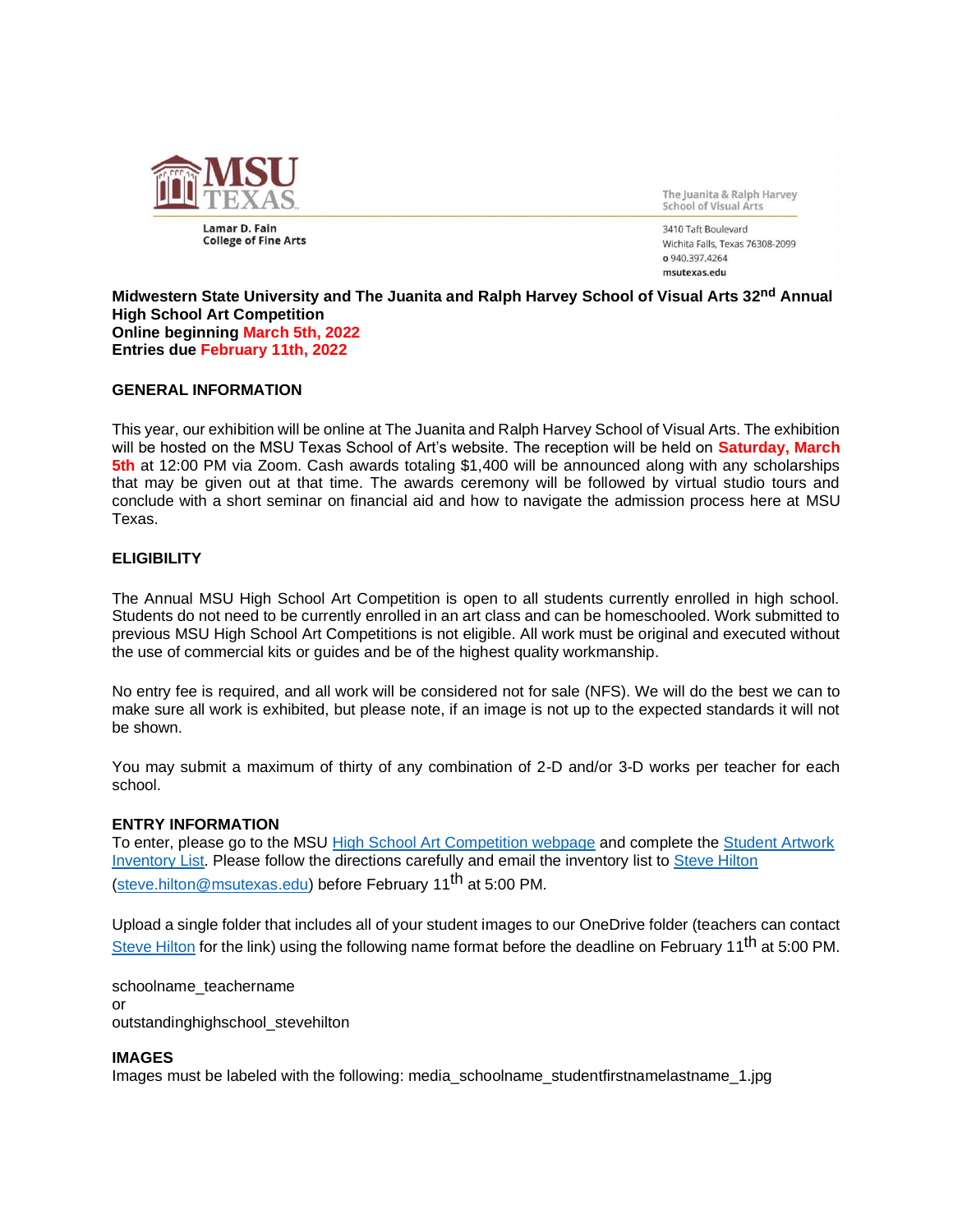If the same student has a second piece: media\_schoolname\_studentfirstnamelastname\_2.jpg

The number will change for additional works by the same student. The images should have a resolution of 1200 pixels in the smallest direction. Images taken with smart phones are acceptable if good quality. The file name should be added to [Student Artwork Inventory List](https://msutexas.edu/academics/finearts/art/high-school-art-competition-2022/student-artwork-inventory-list---fillable.pdf) along with title, medium, size, category, student's full name, etc. The file type must be .jpeg or .jpg. No other file types will work with MSU's web system.

Examples would be:

sculpture\_outstandinghs\_stevehilton\_1.jpeg painting\_outstandinghs\_stevehilton\_2.jpeg drawing outstandinghs stevehilton 3.jpeg photography\_outstandinghs\_stevehilton\_4.jpeg printmaking\_outstandinghs\_stevehilton\_5.jpeg computergraphics\_outstandinghs\_stevehilton\_6.jpeg mixedmedia\_outstandinghs\_stevehilton\_7.jpeg ceramics\_outstandinghs\_stevehilton\_8.jpeg

Please fill out th[e Student Artwork Inventory List](https://msutexas.edu/academics/finearts/art/high-school-art-competition-2022/student-artwork-inventory-list---fillable.pdf) as you upload each entry to OneDrive. Again, please keep all of your student works in one folder.

# **PHOTOGRAPHING THE ARTWORK**

Most of you already know how to take images of art work, but if you need a refresher, there are quite a few tutorials on how to properly take photographs of 2D and 3D art work online. Here are a few examples: • [documenting 2D art work](https://www.youtube.com/watch?v=S0g4a1Ge-Ds) (phone)

- • [documenting 2D art work](https://www.youtube.com/watch?v=Vpj28da03JQ) (camera)
- • [documenting 3D art work](https://www.youtube.com/watch?v=AMaUhKJgQv0) (phone)
- • [documenting 3D art work](https://dgillart.wordpress.com/2017/04/05/photographing-artwork/) (camera)
- 

Please crop the images making sure the entire work is presented without showing any background. For the background of 3D images, use white, dark grey or a contrasting background (please see instructions above). Try to make sure the piece is well lit, with minimal glare and skewing. Most often using natural light is easier than using lights. Please do not over-edit.

If you need help with editing photographs, here are two free and easy to use online editing apps: [adobeSpark](https://www.adobe.com/express/feature/image/editor) and [Google Photos.](https://play.google.com/store/apps/details?id=com.google.android.apps.photos&referrer=utm_source=xpag_hc_photos_7)

## **PARENTAL PERMISSION TO EXHIBIT ON MSU TEXAS' WEBSITE**

For your student to be eligible for participation, their parents must fill out an electronic permission slip to have their artwork and name on the MSU Texas website. Please send this [permission slip](https://msutexas.edu/academics/finearts/art/hsac-2021/permission-slip-msu-texas-high-school-art-competition.pdf) to all interested students. If you need a hard copy permission slip, find one attached. Permission slips must be filled out by **February 25th** or student artwork will not be displayed on the website.

#### CATEGORIES ELIGIBLE FOR EXHIBITION

Sculpture, Ceramics, Painting, Photography, Printmaking, Computer Graphics, Mixed Media and Drawing

#### **JURYING**

The jury will be comprised of members of The Juanita and Ralph Harvey School of Visual Arts faculty.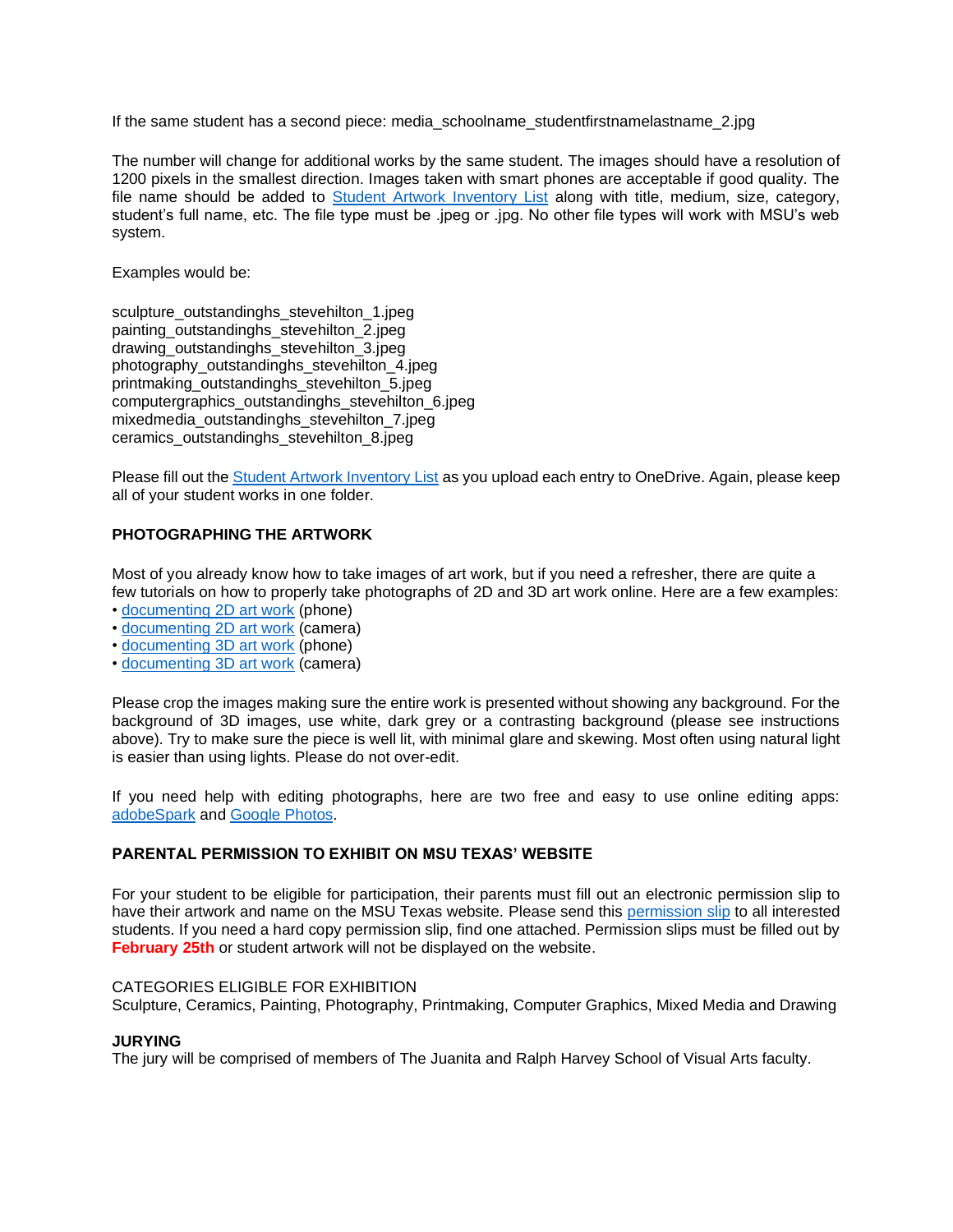The jury selection will be from the digital images submitted. The jury selection for the competition and awards are final.

### **AWARDS**

Cash awards totaling \$1,400 for the winners of the eight categories, will be presented on

Saturday, March 4th - All Students who win cash awards must provide a completed W-9 by March 5th or they will forfeit their cash award. A blank  $W - 9$  can be found on the IRS webpage. Our business office cannot make checks to anyone without a W- 9 on file.

You may scan or take a picture with your phone and text the image to 940-263-1407, or you can scan and email it to [Steve Hilton.](mailto:steve.hilton@msutexas.edu)

#### **SCHOLARSHIPS n**

For the 2021-2022 school year, scholarships totaling up to \$4,000 will be awarded to incoming High School seniors planning to major in art at MSU. High school seniors entering the High School Art Competition who wish to be considered for an art scholarship at Midwestern State University must submit a scholarship application by email (see the [art scholarship webpage\)](https://msutexas.edu/academics/finearts/art/_assets/files/fillable-high-school-art-scholarship-application.pdf) and an electronic portfolio of their work, which must include at least one drawing.

Please send this electronic portfolio and application to [Suguru Hiraide](mailto:suguru.hiraide@msutexas.edu)**.** This is in addition to the work entered in the competition. Please fill out all information requested on the application forms.

All seniors applying for an art scholarship must arrange (via email) a short Zoom/phone interview with [Suguru Hiraide,](mailto:suguru.hiraide@msutexas.edu) our Sculpture Professor, sometime **February 24th or 25th**.

Please also take a look at other MSU scholarship opportunities [here.](https://msutexas.edu/donor-services/scholarship-apps.php)

Students must apply to MSU Texas as well. Please apply to MSU as soon as possible to be considered for an art scholarship. The sooner you apply, the better chance you have of scholarships and financial aid.

#### **Entry in this competition indicates your compliance with and acceptance of all entry rules.**

| <b>DATE</b>                  | <b>TIME</b> | <b>FUNCTION</b>                                                                                            |
|------------------------------|-------------|------------------------------------------------------------------------------------------------------------|
| February<br>11               | 5:00 PM     | Entries Due in OneDrive. Email Steve Hilton (steve.hilton@msutexas.edu) for<br>link.                       |
| February<br>18               | 5:00 PM     | Image Portfolio Due to Professor Suguru Hiraide. (see MSU Fine Art<br><b>Scholarship</b> for instructions) |
| February<br>25               | 5:00 PM     | Parental permission slip must be filled out.                                                               |
| February<br>24 or 25th PM By | Appointment | 8:00 AM - 2:00 Scholarship Application - Interview (email Suguru Hiraide for an appointment)               |
| March <sub>2</sub>           | ITBA        | Faculty review artwork and decide on winners                                                               |
| March 3                      | ITBA        | <b>Faculty review scholarships</b>                                                                         |
| March <sub>5</sub>           | 8:00 AM     | Exhibition goes live online                                                                                |